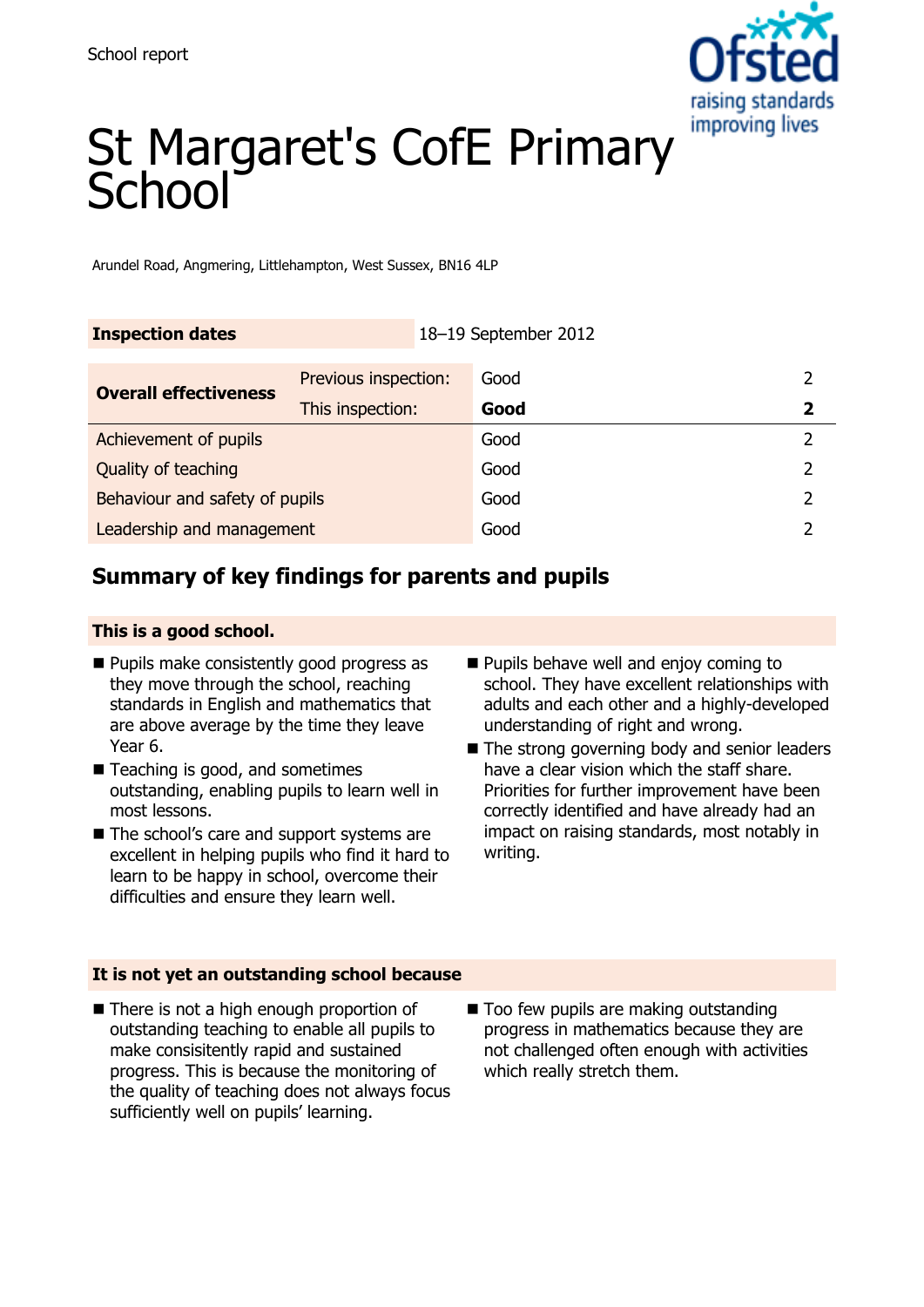## **Information about this inspection**

- Inspectors observed 25 lessons, of which three were joint observations with senior leaders. In addition, inspectors made a number of other short visits to lessons.
- Meetings were held with members of the governing body and school staff. Pupils in Years 2, 4 and 6 took the inspectors around the school and spoke about their learning and well-being. The inspectors spoke to pupils about their reading and listened to them read. A telephone conversation was held with a representative of the local authority.
- Inspectors took account of the 84 responses to the on-line questionnaire (Parent View) and spoke to parents and carers at the school gate on both days. The inspectors also looked at the 34 responses to the staff questionnaire.
- They observed the school's work, and looked at a number of documents, including the school's own data related to achievement of pupils in 2011/12, the school's self-evaluation summary, planning and monitoring documentation, records relating to behaviour and attendance, policy documents and documents relating to safeguarding.

## **Inspection team**

Martin Marsh, Lead inspector **Additional inspector** 

**Desmond Dunne Contract Contract Contract Contract Contract Contract Contract Contract Contract Contract Contract Contract Contract Contract Contract Contract Contract Contract Contract Contract Contract Contract Contrac** 

Laura Dickson **Additional inspector** Additional inspector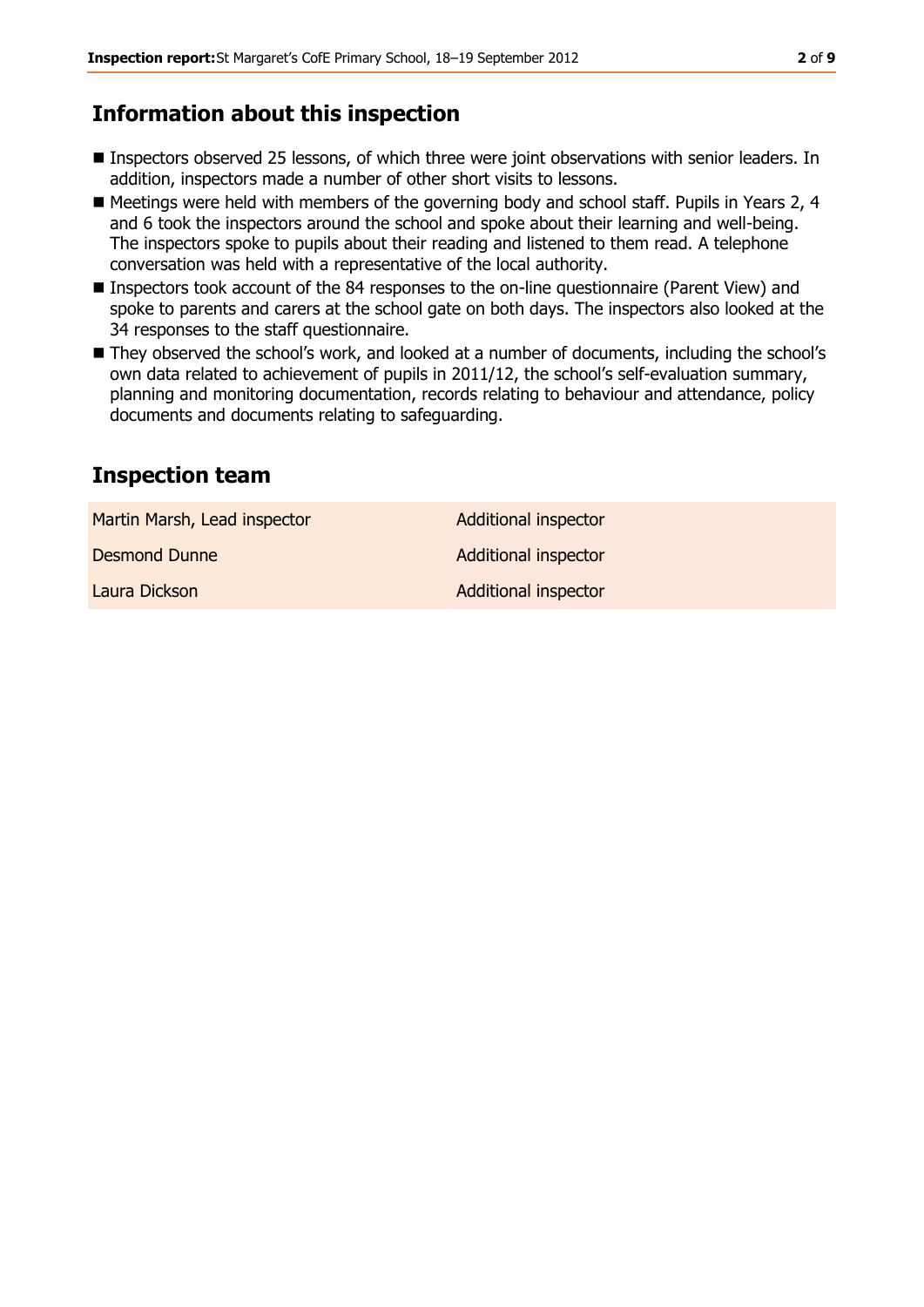## **Full report**

## **Information about this school**

- St Margaret's is larger than the average-sized primary school.
- $\blacksquare$  The proportion of pupils known to be eligible for the pupil premium is well below average.
- Pupils supported through school action, school action plus or with a statement of special educational needs represent much smaller proportions of the school's roll than are found nationally. Their needs relate mainly to speech, language and communication.
- Very few pupils are from minority ethnic groups and/or at an early stage of learning English.
- $\blacksquare$  The school meets the government's floor standards, which set minimum expectations for pupils' attainment and progress.

#### **What does the school need to do to improve further?**

- Improve the quality of teaching to ensure all pupils make outstanding progress in a greater proportion of lessons by:
	- placing a greater emphasis on the progress pupils make when monitoring lessons
	- better use of questioning to check on learning and targeting more carefully the next stage  $\frac{1}{2}$ in learning
	- developing the skills of pupils in judging the quality of their own work and that of others
	- ensuring that marking indicates precisely what the pupils need to do to improve their work.
- Increase the proportion of pupils making rapid progress in mathematics, especially in Key Stage 2, by:
	- giving the most mathematically able pupils activities that more routinely challenge their thinking and deepen their learning
	- improving teachers' subject knowledge in shape and space and in applying mathematics in a range of different contexts
	- identifying more precisely what is preventing a small number of pupils making faster progress and implementing effective interventions.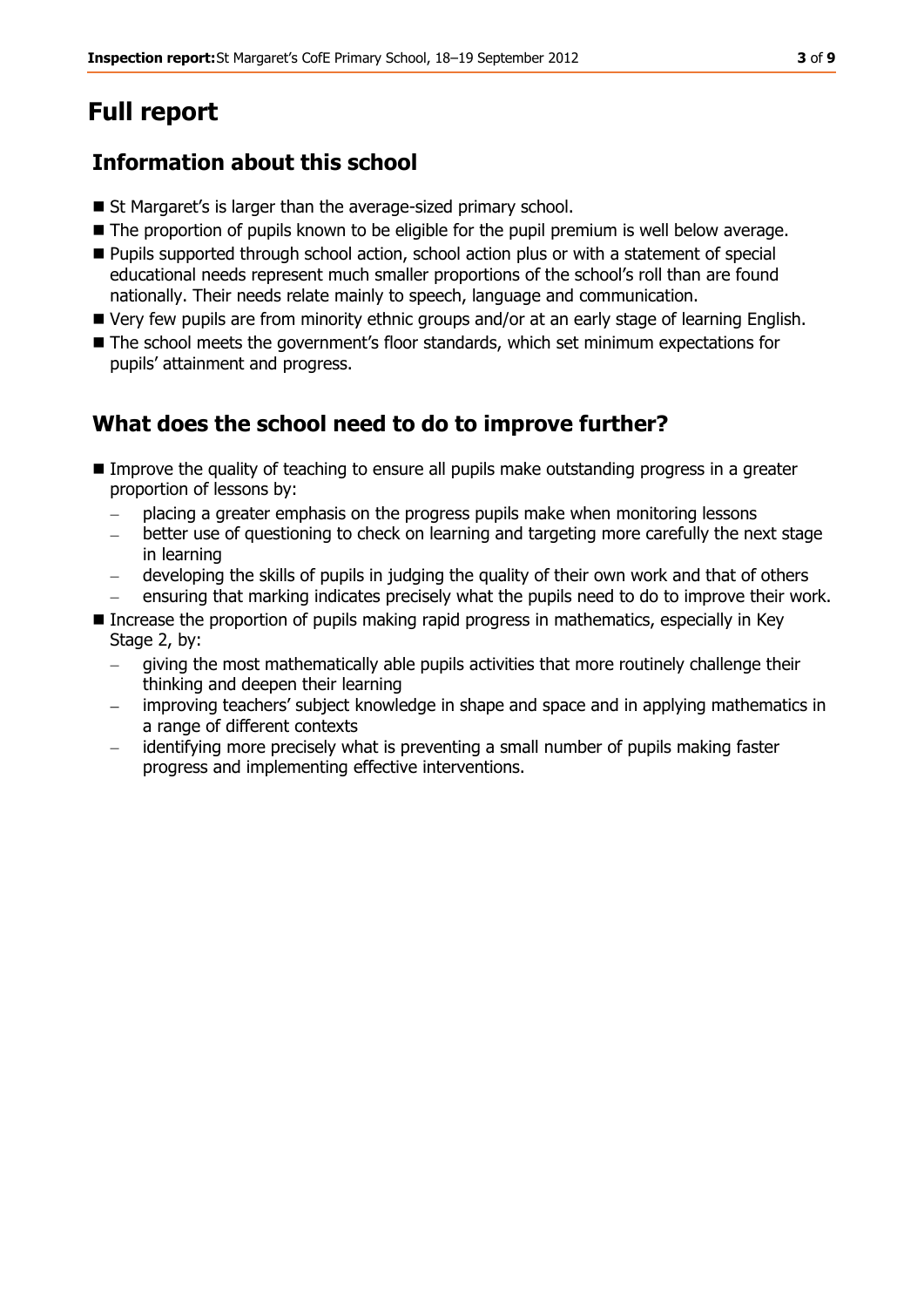## **Inspection judgements**

#### **The achievement of pupils is good**

- Pupils' attainment in English and mathematics at the end of Year 6 is above average. This has been maintained over several years. Most parents and carers feel that their children make good progress and inspection evidence agrees with this.
- Children join the school with abilities that are broadly age related. Their social skills and physical development are better than their communication and mathematical skills. From these starting points children make good progress in Reception and through to the end of Year 2 where standards of literacy and mathematics are above average.
- During the last year, targeted intervention in English at Key Stage 2, together with improvements in teaching, is resulting in many more pupils making faster progress than has been the case historically, particularly in writing. Progress in mathematics is slower for some pupils because the reasons for their slower progress are not identified precisely enough and interventions are not as well targeted.
- Pupil premium funding is well targeted and, as a result, the gap is closing between the attainment of the pupils who benefit from it and their peers.
- Pupils identified as having special educational needs, the majority of whom have speech and language difficulties, make good and sometimes rapid progress because work is adapted to their needs in lessons and adults provide effective well-focused one-to-one and small-group interventions.
- Pupils enjoy reading and make good progress in all year groups to reach above average levels.

#### **The quality of teaching is good**

- Most parents and carers believe that the quality of teaching at the school is good and this was borne out by inspection findings.
- All lessons are characterised by excellent relationships between children, teachers and other adults. This creates an environment where children can concentrate and they learn well as a result. This was shown to outstanding effect in a Year 6 English lesson where pupils were role playing characters from a text. The 'audience' challenged the actors with highly relevant questions which deepened the thinking of the whole class about how the characters were feeling. This led to high quality empathetic writing in the first person.
- Teaching assistants provide excellent support in lessons, working hard with the class teacher to ensure that pupils learn. They are well managed by the teachers and are very skilful in how they both support and question pupils.
- **Typically, teachers plan lessons well and use a variety of resources to make learning** interesting and accessible to all. When pupils are working on a task, teachers and adults provide good support for targeted groups and individuals, whilst allowing other pupils to work independently and/or learn from each other.
- Provision for learning in Reception is good and the outside area is particularly stimulating. The area provides good opportunities for pupils to explore, play and learn. Adults engage with children well, whilst also giving them plenty of opportunities to learn for themselves and from each other. Early teaching of reading is effective in ensuring that the vast majority of pupils enter Year 1 as confident readers.
- Teachers give good oral feedback and generally pupils know what they need to do to improve their work. Occasionally, marking does not precisely identify the next steps in learning and does not benefit learning as much as it could. In some lessons, pupils are asked to evaluate their own work and the work of others, but because they do not understand the next steps in learning themselves this is rarely effective.
- In some lessons teachers do not systematically check on pupils' understanding often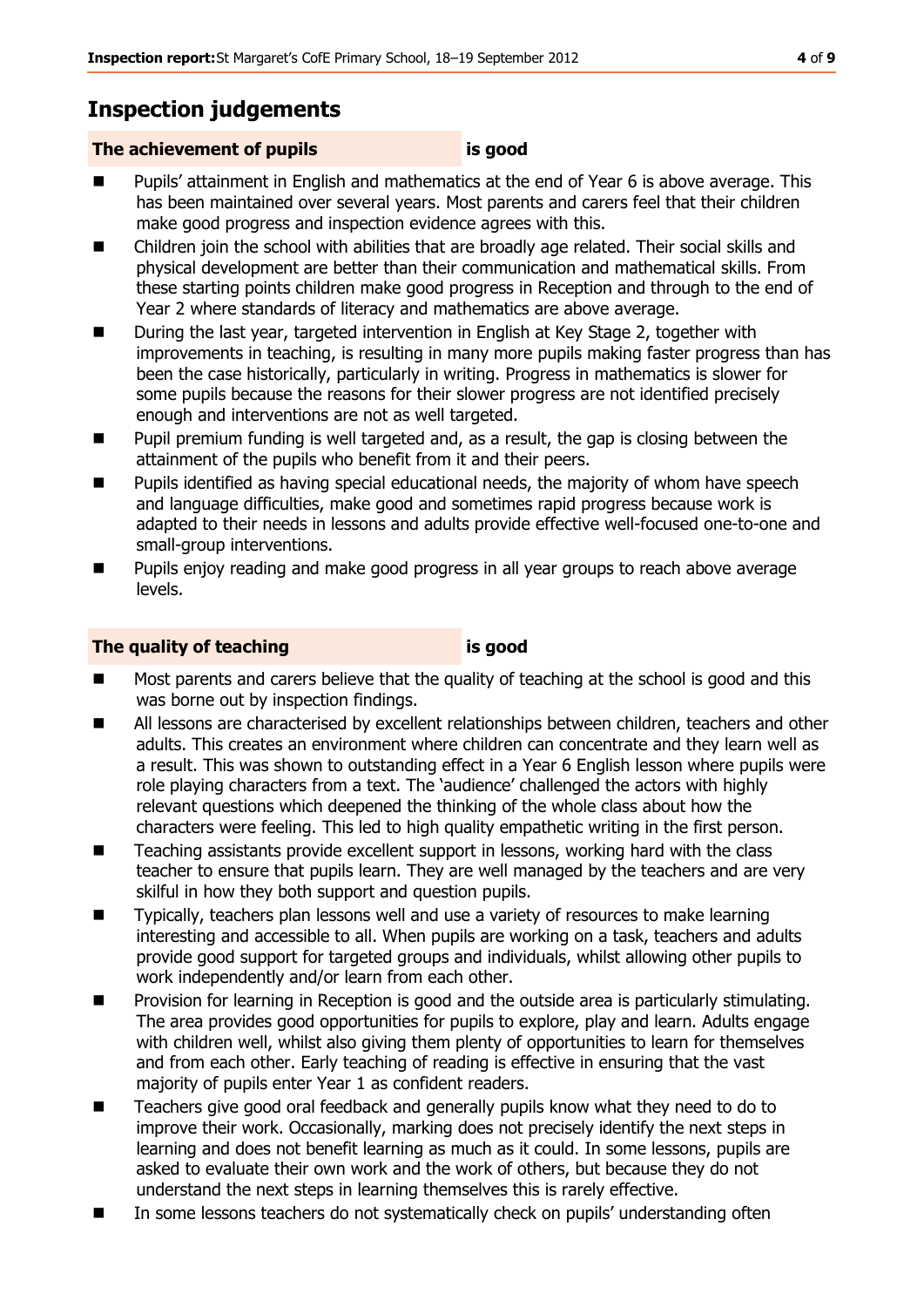enough through questioning to identify errors and tackle misconceptions and redirect learning if necessary. This results in slower progress particularly when pupils are working without the support of an adult.

■ Teachers' subject knowledge is good, especially in English. In mathematics, although knowledgeable about teaching number, teachers are less confident in their understanding of shape and space and ways in which they can deepen pupils' learning through giving more opportunities to apply their developing skills. The most able mathematically do not get enough opportunities to work on activities that really challenge their mathematical thinking.

#### **The behaviour and safety of pupils are good**

- Pupils enjoy coming to school. All parents and carers spoken to during the inspection and the vast majority who responded on Parent View believe their children to be happy at school. The pupils took great delight in speaking to inspectors about their learning and are very proud of their school.
- In lessons, pupils' behaviour is typically good and often outstanding. Only on rare occasions, when work is not challenging enough or an introduction to a lesson is a little overlong, do pupils lose concentration, but this does not disturb the learning of others.
- Around the school and in the playground pupils' behaviour is typically very good. Year 6 pupils talked proudly to inspectors about being on 'Peace Patrol', where they are available to give support during break times to pupils who may be unhappy about something that may have happened.
- Pupils feel safe in school and say that behaviour is good. They understand the expectations as to how they are to behave and the school behaviour plan, 'Catch them being good'. The school's monitoring of behaviour indicates that incidents of poor behaviour are falling.
- Pupils have a good understanding of what constitutes bullying and pupils in the school council have designed and distributed a leaflet to parents and carers about this. A small minority of parents and carers feel that the school does not deal with bullying quickly or effectively enough. The inspectors examined policies and logs of incidents and found that the actions the school takes are appropriate and timely in dealing with the small number of incidents that do occur. There were no racist incidents recorded last year.
- Attendance is above average and good systems are in place to tackle the very small number of pupils who do not come to school regularly enough.

#### **The leadership and management are good**

- Key leaders in the school have a clear vision as to how the school can improve still further. Data are now being used more extensively by leaders at all levels to measure the impact of the school's work on pupils' progress and to hold teachers to account through the performance management process. As a result, progress at Key Stage 2 in English, which has historically been just above national figures, is now much improved and progress in writing is outstanding.
- Senior and middle leaders drive forward initiatives enthusiastically and this has led to improved standards of teaching across the school. Now and again the monitoring of lessons focuses too much on what the teacher is doing and not on the progress the pupils are making. This results in teachers not always getting appropriate feedback to move their teaching forward.
- The school is very inclusive and promotes equal opportunity and tackles discrimination effectively. The pupil premium funding is being used successfully to narrow the gap between more disadvantaged pupils and their peers.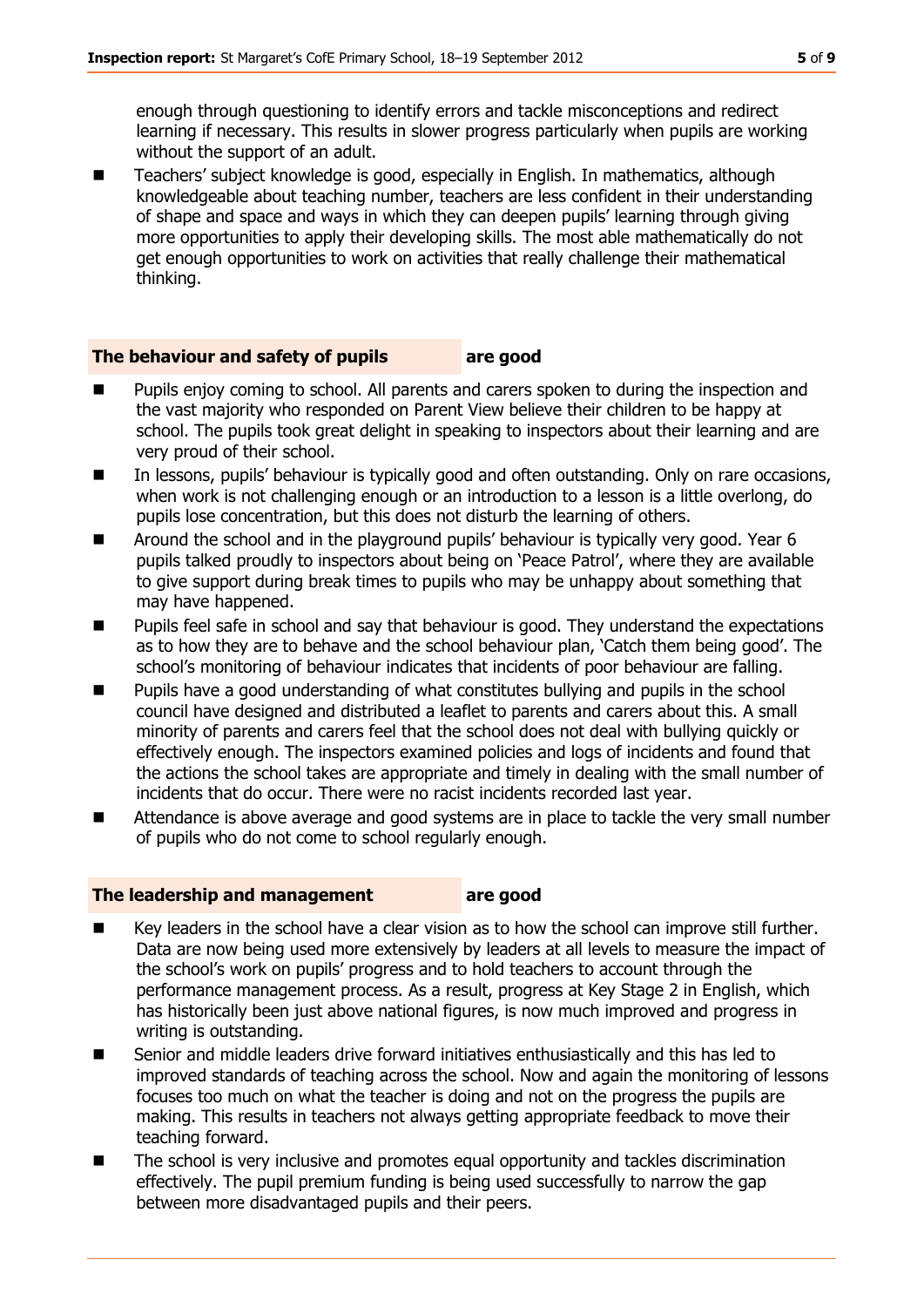- Parents and carers rightly acknowledge how well the children are cared for at the school. The school does everything possible to ensure that children are happy and in a place where they can learn well, especially those who may be particularly vulnerable. One new parent or carer approached the inspectors and talked enthusiastically about how well her son has been welcomed into the school, how his needs were being met and how pleased she is with the progress he is now making.
- The school's curriculum, particularly how it provides opportunities for pupils to develop the spiritual, moral, social and cultural parts of their lives, results in pupils leaving the school as well-educated young people ready for the next stage in their education.

#### **The governance of the school:**

- Governors are highly knowledgeable about the strengths and areas of development for the school and hold senior leaders to account for all aspects of the school's performance.
- The governing body takes a strong strategic lead and is fully involved in school planning and development.
- Governors take statutory responsibilities extremely seriously.
- They ensure that safeguarding arrangements are effective and meet statutory requirements.
- The local authority provides light touch support for this good school.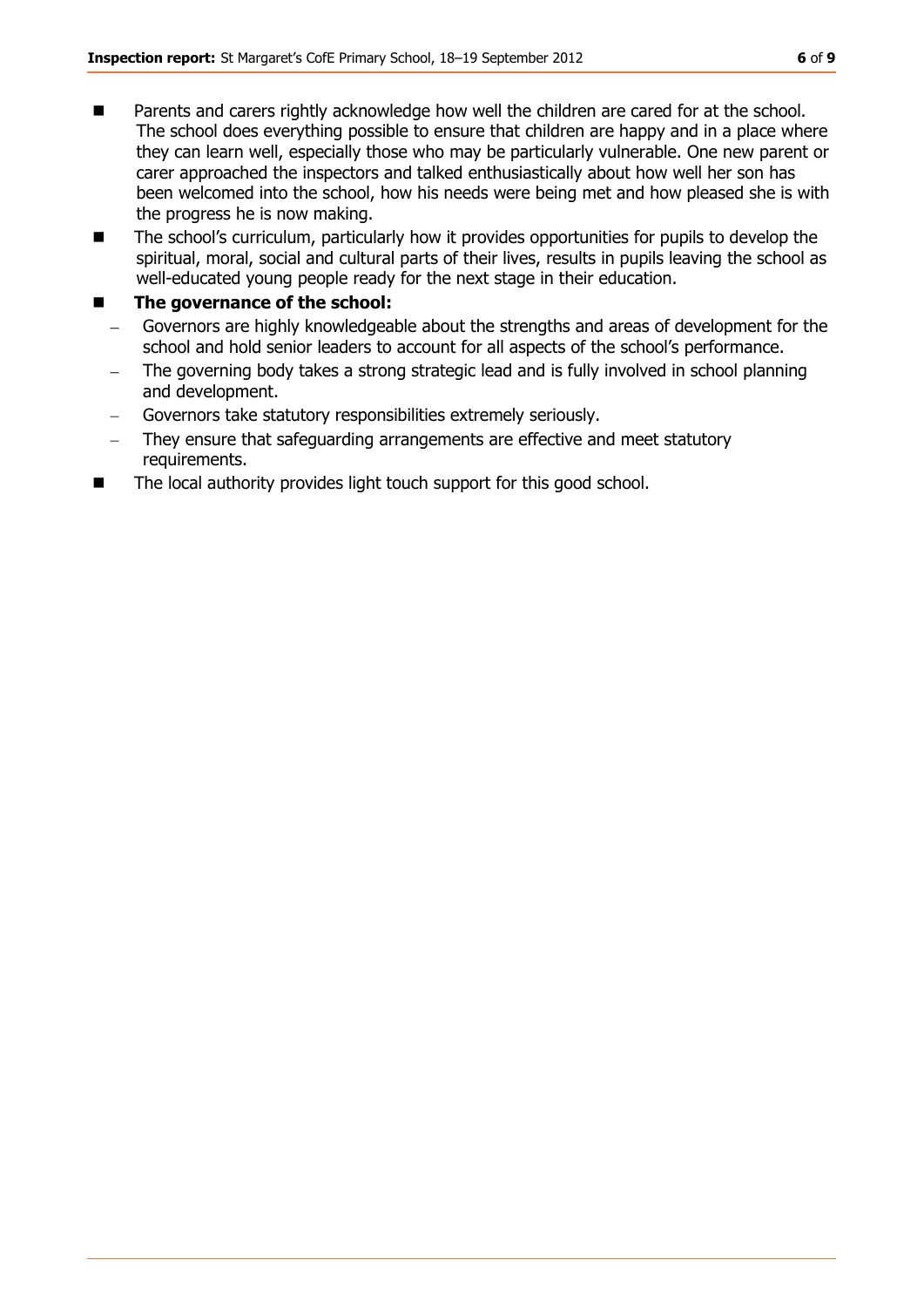## **What inspection judgements mean**

| <b>School</b> |                         |                                                                                                                                                                                                                                                                                                                                                                         |
|---------------|-------------------------|-------------------------------------------------------------------------------------------------------------------------------------------------------------------------------------------------------------------------------------------------------------------------------------------------------------------------------------------------------------------------|
| Grade         | <b>Judgement</b>        | <b>Description</b>                                                                                                                                                                                                                                                                                                                                                      |
| Grade 1       | Outstanding             | An outstanding school is highly effective in delivering outcomes<br>that provide exceptionally well for all its pupils' needs. This<br>ensures that pupils are very well equipped for the next stage of<br>their education, training or employment.                                                                                                                     |
| Grade 2       | Good                    | A good school is effective in delivering outcomes that provide<br>well for all its pupils' needs. Pupils are well prepared for the next<br>stage of their education, training or employment.                                                                                                                                                                            |
| Grade 3       | Requires<br>improvement | A school that requires improvement is not yet a good school, but it<br>is not inadequate. This school will receive a full inspection within<br>24 months from the date of this inspection.                                                                                                                                                                              |
| Grade 4       | Inadequate              | A school that has serious weaknesses is inadequate overall and<br>requires significant improvement but leadership and management<br>are judged to be Grade 3 or better. This school will receive<br>regular monitoring by Ofsted inspectors.                                                                                                                            |
|               |                         | A school that requires special measures is one where the school<br>is failing to give its pupils an acceptable standard of education<br>and the school's leaders, managers or governors have not<br>demonstrated that they have the capacity to secure the<br>necessary improvement in the school. This school will receive<br>regular monitoring by Ofsted inspectors. |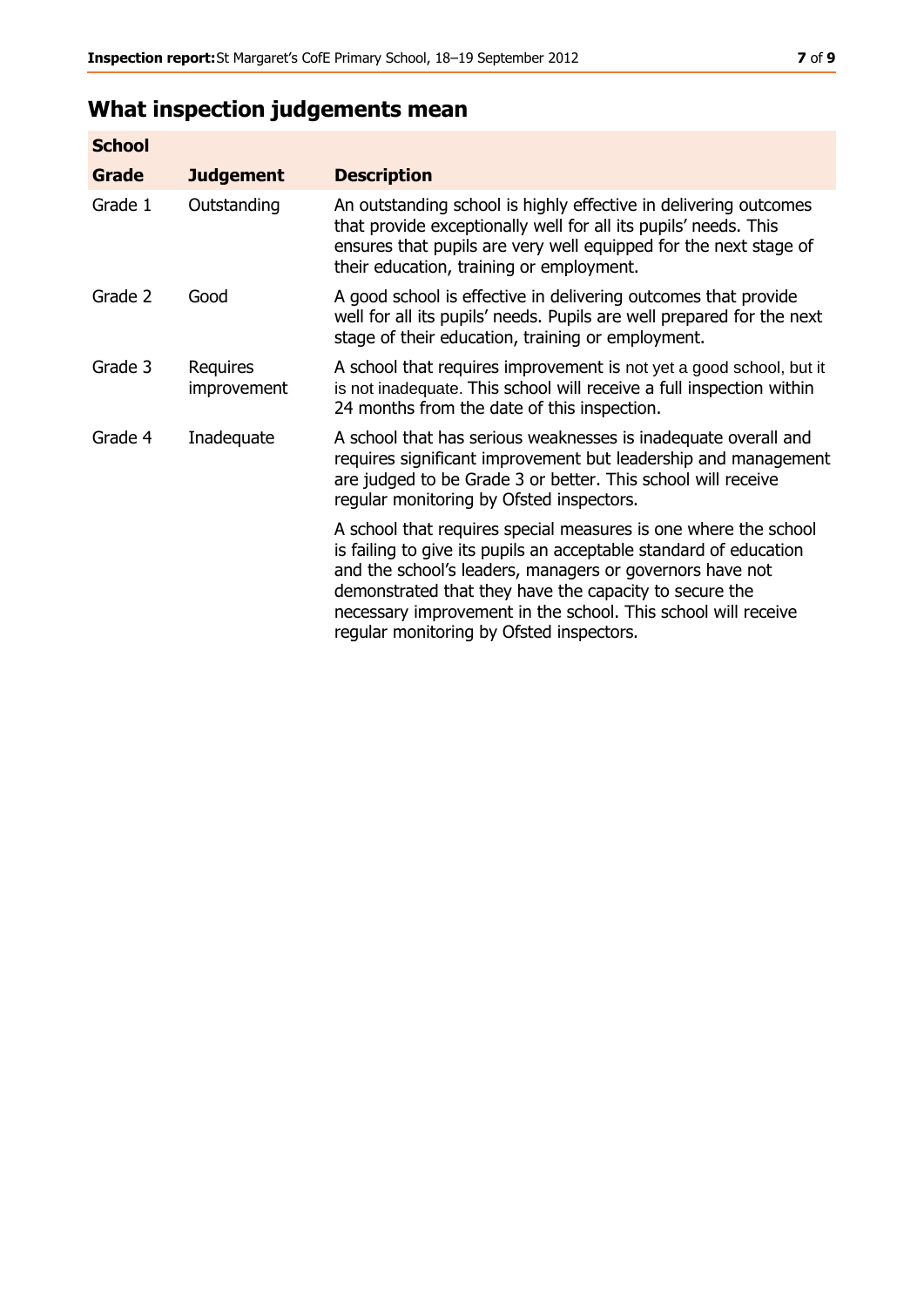## **School details**

| Unique reference number  | 126018             |
|--------------------------|--------------------|
| <b>Local authority</b>   | <b>West Sussex</b> |
| <b>Inspection number</b> | 403591             |

This inspection of the school was carried out under section 5 of the Education Act 2005.

| <b>Type of school</b>               | Primary                                 |
|-------------------------------------|-----------------------------------------|
| <b>School category</b>              | Voluntary aided                         |
| <b>Age range of pupils</b>          | $4 - 11$                                |
| <b>Gender of pupils</b>             | Mixed                                   |
| Number of pupils on the school roll | 500                                     |
| <b>Appropriate authority</b>        | The governing body                      |
| <b>Chair</b>                        | Chris Snell                             |
| <b>Headteacher</b>                  | David Boreham                           |
| Date of previous school inspection  | 8-9 May 2008                            |
| <b>Telephone number</b>             | 01903 785416                            |
| <b>Fax number</b>                   | 01903 850749                            |
| <b>Email address</b>                | office@st-margarets-pri.w-sussex.sch.uk |